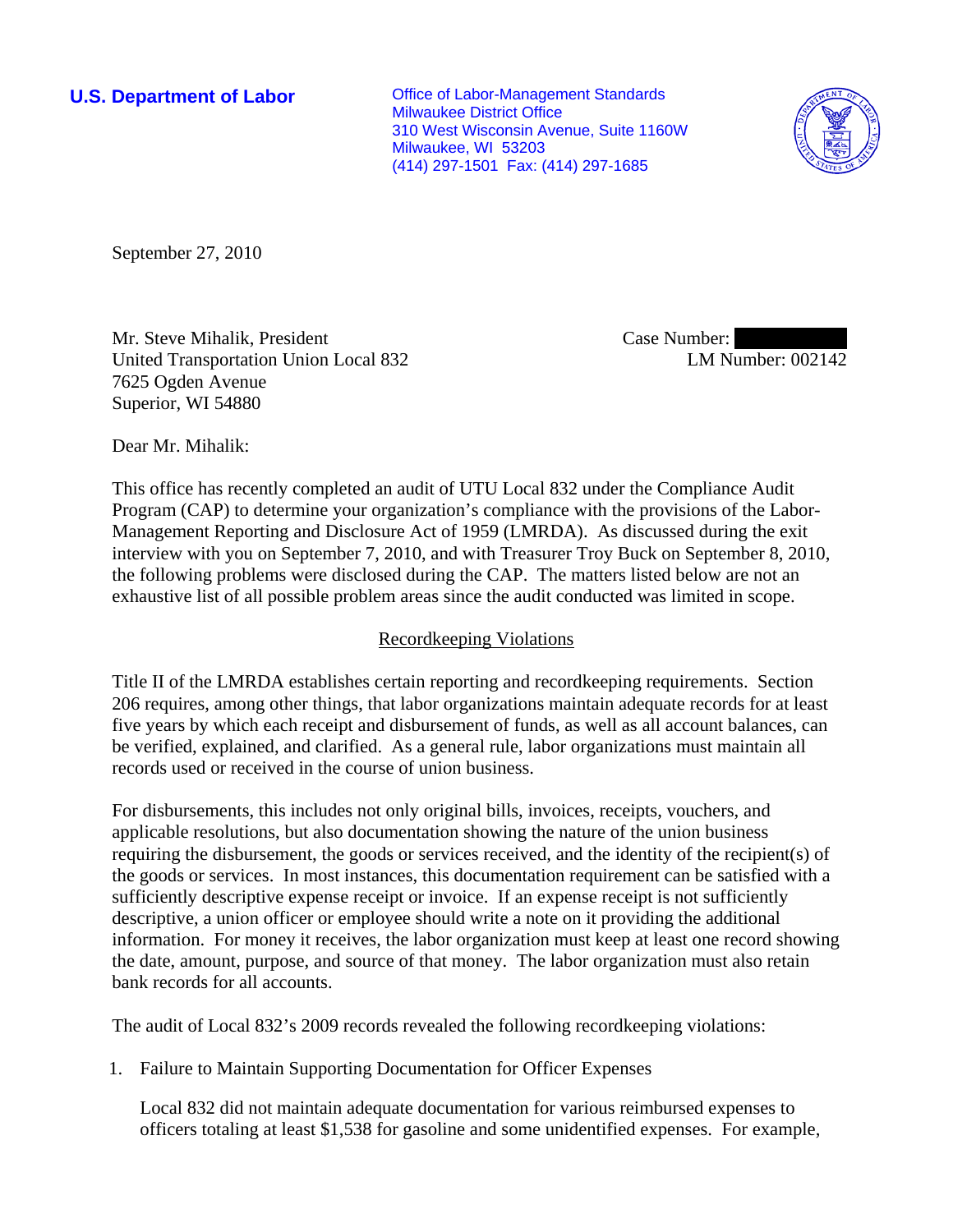Local Chairman Timothy Flynn was reimbursed \$143.50 in July 2009 for "gasoline expenses." Vendor receipts were found to show that gasoline was purchased on 6/19/09 and 7/17/09, but there was no explanation of the union business purpose requiring the two purchases of gasoline. In another example, Local Chairman Eric Anderson was reimbursed \$45 in November 2009 for printer ink, and no vendor receipt was found to support the purchase.

As noted above, Local 832 must retain original receipts, bills, and vouchers for all disbursements. In addition, when the actual cost of gasoline is authorized to be paid, records must identify the dates of travel, locations traveled to and from, number of miles traveled, and the union business purposes for each use of a personal vehicle for union business travel.

### 2. Lost Wages

Local 832 did not retain adequate documentation for a lost wage reimbursement payment in November 2009 to Vice Local Chairman Eric Anderson totaling \$1,330. Records must be maintained in support of lost wage claims that identify each date lost wages were incurred, the number of hours lost on each date, the applicable rate of pay, and a description of the union business conducted. The audit found that for this disbursement Local 832 retained a handwritten reimbursement request for "lost earnings" (or a reimbursement for wages lost while conducting union business) noting the amount was for two "yard jobs" (which you described as his work shifts) at \$240 each and a third occasion at \$850 when he went from "Superior to Dilworth and return." The records retained in support of these claims do not identify the dates that lost wages were incurred, the number of hours lost, the applicable rate(s) of pay, or an adequate description of the union business conducted.

During the exit interview, I provided a sample of an expense voucher Local 832 may use to satisfy both the lost wage and reimbursed expenses requirements. The sample identifies the type of information and documentation that the local must maintain for such disbursements.

3. Lack of Salary Authorization

Local 832 did not maintain records to verify that the salaries reported in Item 24 (All Officer and Disbursements to Officers) of the LM-3 were the authorized amounts and were therefore correctly reported. You indicated you did not know where the written salary authorizations may be. Treasurer Troy Buck provided a list of the salaries, but stated that he did not know how or when the salaries were determined, other than he supposed that the membership had authorized the amounts at some point in the past. A review of the meeting minutes retained for the audit year revealed the authorized salaries were not noted in the meeting minutes for that year. Local 832 must keep a record, such as meeting minutes, to show the current salary authorized by the entity or individual with the authority to establish salaries.

### 4. Bank Records

Local 832 did not maintain records, such as bank statements, to support the existence of a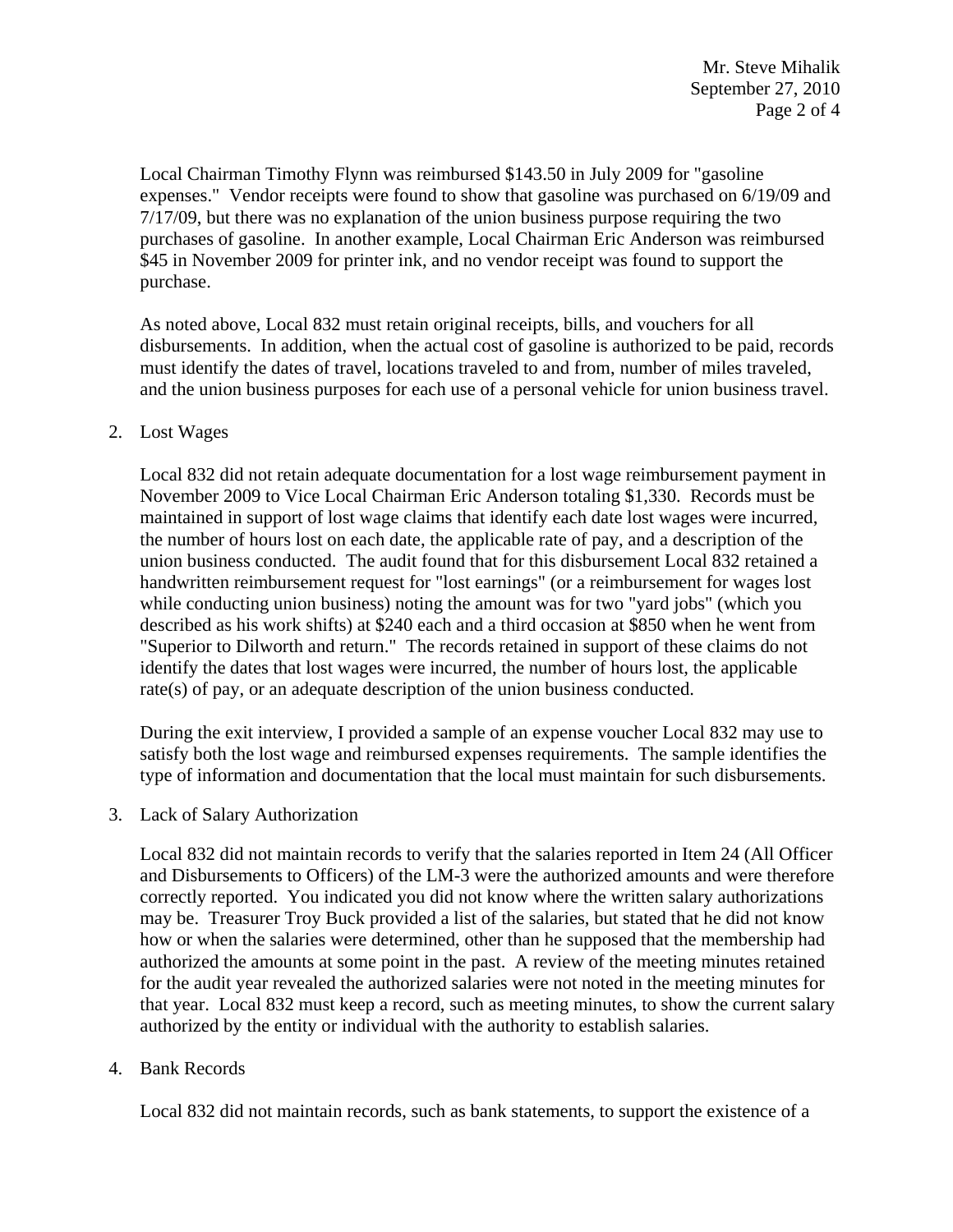certificate of deposit and checking account in the name of the union at Citizens Bank. Bank statements obtained during the audit showed the end of year 2009 balance of the certificate of deposit to be \$5,000 and the checking to be \$1,668. Therefore, over \$6,600 in union assets, as well as the interest earned, were not supported by records. However, a review of the records revealed no financial transactions involving those accounts were made during 2009. For all bank accounts held by Local 832, the local must maintain all bank statements, certificates of deposit, and other documents issued by banks related to transactions on the accounts. (These accounts are discussed further in the reporting violations section below.)

Based on your assurance that Local 832 will retain adequate documentation in the future, OLMS will take no further enforcement action at this time regarding the above violations.

# Reporting Violations

The audit disclosed a violation of LMRDA Section 201(b), which requires labor organizations to file annual financial reports accurately disclosing their financial condition and operations. The Labor Organization Annual Report (Form LM-3) filed by Local 832 for the fiscal year ended December 31, 2009, was deficient in the following area:

1. Failure to Report all Accounts

The amount reported in Item 25 (Cash for the Start and End of the Reporting Period) consisted only of the book balances for the checking account at Superior Choice Credit Union. Item 25 failed to include the book balances for the savings account and certificate of deposit at Citizen's Bank. The instructions for item 25 indicate to report the total of all the organization's cash on hand and on deposit at the start and end of the reporting period, including funds in bank and credit unions such as checking accounts, savings accounts, certificates of deposit, and money market accounts.

2. Failure to Correctly Report Officers

Item 24 (All Officers and Disbursements to Officers) included persons who are not officers of Local 832. Article 56 (Officers of Locals) of the UTU International Union Constitution states that the elective officers of a local consist of a President, Vice President, Secretary and Treasurer, and a Board of Trustees. However, Local 832's 2009 LM-3 report also included various delegates, chairmen, and representatives. The instructions for Item 24 state to list all your organization's officers who held office at any time during the reporting period. The instructions further state that "officer" means "any constitutional officer, any person authorized to perform the functions of president, vice president, secretary, treasurer, or other executive functions of a labor organization, and any member of its executive board or similar governing body." For LM-3 reporting purposes, the Local 832 delegates, chairmen and representatives should be considered the employees of the union and disbursements to them should be reported in Item 46 (Employees).

I am not requiring that Local 832 file an amended LM-3 report for 2009 to correct the deficient